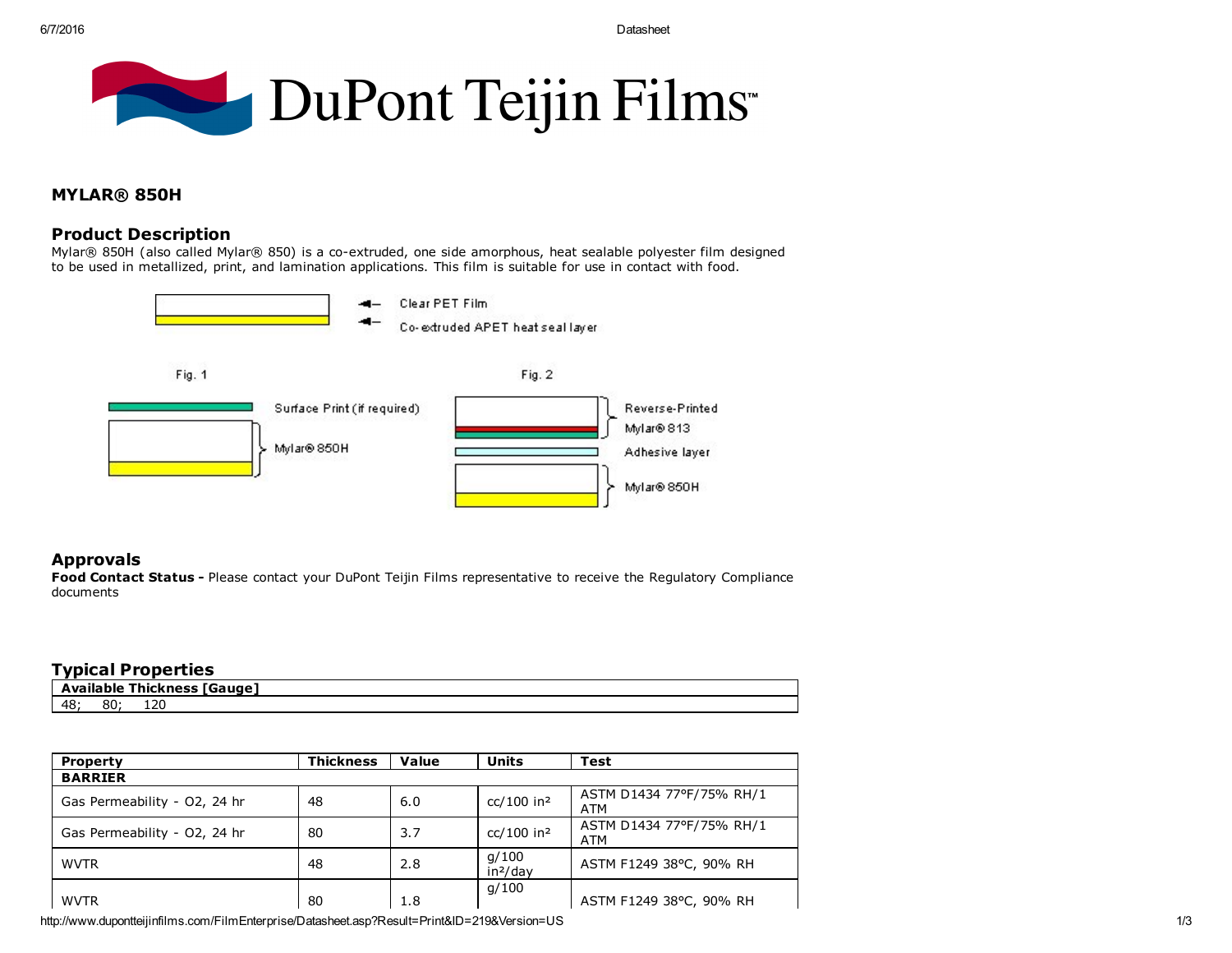6/7/2016 Datasheet

|                          |            |         | in <sup>2</sup> /day |                             |
|--------------------------|------------|---------|----------------------|-----------------------------|
|                          |            |         |                      |                             |
| <b>OPTICAL</b>           |            |         |                      |                             |
| Haze                     | 48         | 3.0     | $\frac{0}{0}$        | <b>ASTM D1003</b>           |
| Haze                     | 80         | 4.5     | $\frac{0}{0}$        | <b>ASTM D1003</b>           |
| Haze                     | 120        | 5.5     | $\frac{0}{0}$        | <b>ASTM D1003</b>           |
|                          |            |         |                      |                             |
| <b>PHYSICAL</b>          |            |         |                      |                             |
| $C.O.F.$ (dynamic) $A-B$ | $48 - 120$ | 0.4     |                      | <b>ASTM D1894</b>           |
| Density                  | $48 - 120$ | 1.40    | g/cc                 |                             |
| Elongation at Break MD   | $48 - 120$ | 110     | $\frac{0}{0}$        | ASTM D882A                  |
| Elongation at Break TD   | 48 - 120   | 100     | $\frac{0}{0}$        | ASTM D882A                  |
| Tensile Strength MD      | 48 - 120   | 22      | kpsi                 | ASTM D882A                  |
| Tensile Strength TD      | $48 - 120$ | 27      | kpsi                 | ASTM D882A                  |
| Yield (nominal)          | 48         | 42,200  | in <sup>2</sup> /lb  |                             |
| Yield (nominal)          | 80         | 24,800  | $in^2/lb$            |                             |
| Yield (nominal)          | 120        | 16,500  | $in^2/lb$            |                             |
|                          |            |         |                      |                             |
| <b>THERMAL</b>           |            |         |                      |                             |
| Heat Seal Strength       | 48         | 600     | gm/25mm              | 285°F, 1 sec, 40 psi        |
| Heat Seal Strength       | $80 - 120$ | 1000    | gm/25mm              | 285°F, 1 sec, 40 psi        |
| Heat Seal Temp. Range    | $48 - 120$ | 220-400 | °F                   |                             |
| Shrinkage MD (150°C)     | $48 - 80$  | 1.25    | $\frac{0}{0}$        | Unrestrained @ 150°C/30 min |
| Shrinkage MD (150°C)     | 120        | 2.5     | $\frac{0}{0}$        | Unrestrained @ 150°C/30 min |
| Shrinkage TD (150°C)     | $48 - 80$  | 0.30    | $\frac{0}{0}$        | Unrestrained @ 150°C/30 min |
| Shrinkage TD (150°C)     | 120        | 2.5     | $\frac{0}{0}$        | Unrestrained @ 150°C/30 min |

# Contact Info

DuPont Teijin Films U.S. Limited Partnership 3600 Discovery Drive Chester, VA 23836 USA Tel: (800) 635-4639 Fax: (804) 530-9867

### Disclaimer

Note: These values are typical performance data for DuPont Teijin Films' polyester film; they are not intended to be used as design data. We believe this information is the best currently available on the subject. It is offered as a possible helpful suggestion in experimentation you may care to undertake along these lines. It is subject to revision as additional knowledge and experience is gained. DuPont Teijin Films makes no guarantee of results and assumes no obligation or liability whatsoever in connection with this information. This publication is not a license to operate under, or intended to suggest infringement of, any existing patents.

CAUTION: Do not use in medical applications involving permanent [implantation](http://www.dupontteijinfilms.com/corporate/common/H50103-1-DTF.htm) in the human body (DuPont Teijin Films Medical Policy). For other medical applications, see the Medical Caution [Statement](http://www.dupontteijinfilms.com/corporate/common/H50102-1-DTF.htm). DuPont Teijin Films accepts no liability for use of it's products in medical applications not reviewed and approved by DuPont Teijin Films or for product misuse. DuPont Teijin Films supplies products to an agreed specification and does not manufacture products designed specifically for medical end use.